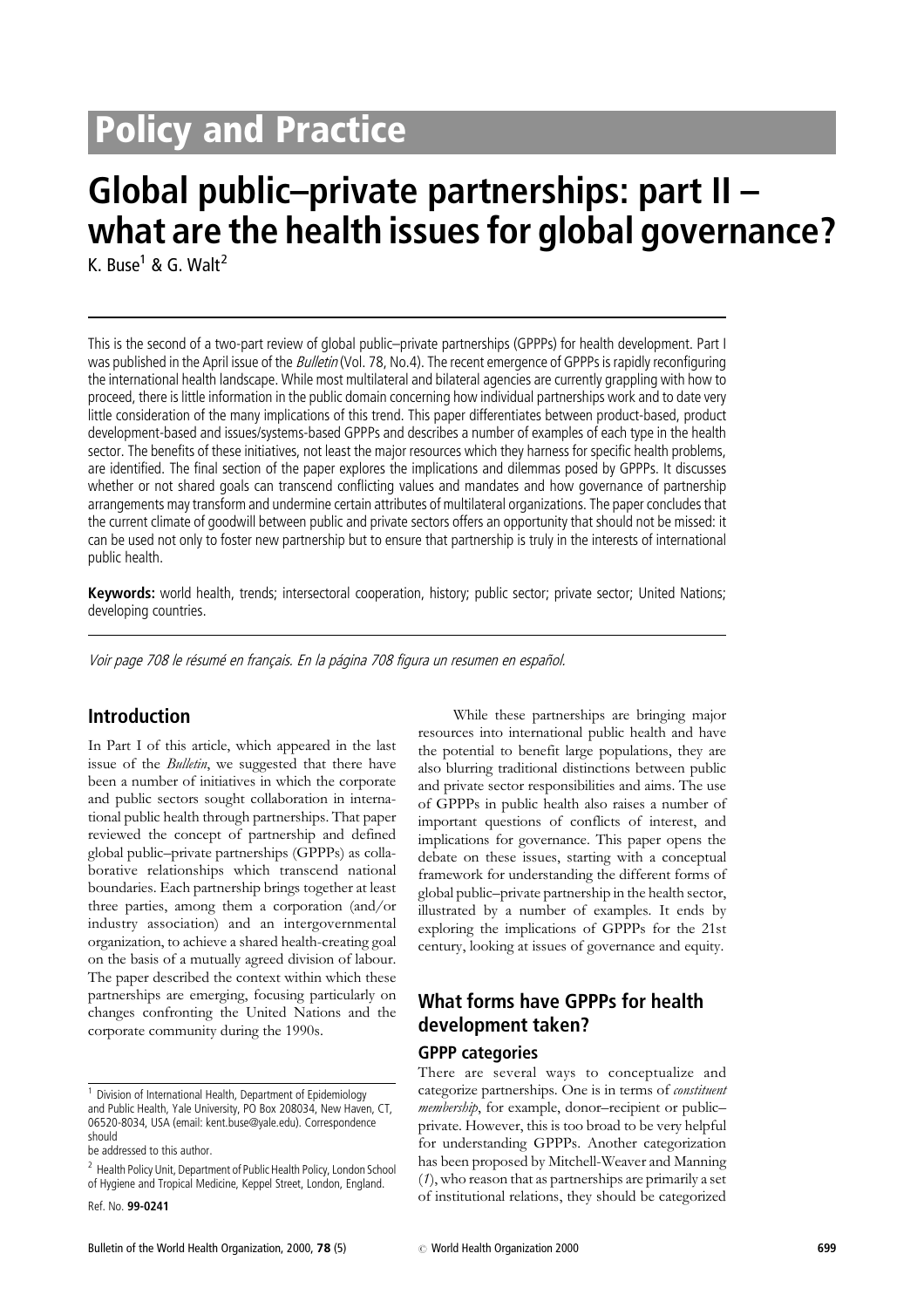by their *organizational form*. They differentiate between three institutional models on the basis of the degree to which private interests "participate in the strategiclevel decision-making in the public interest". The elite committee model (sometimes called a board or conference) is characterized by negotiation among relatively equal partners so as to arrive at decisions by consensus. The committee does not implement decisions, rather the individual members influence the behaviour of their respective organizations to achieve partnership goals and/or influence public policy through network associations. In the health sector, the 'Global Business Council on HIV/AIDS', which involves the leaders of 15 major companies, is one example of such a model (2).

The second institutional form is the NGO model, involving nongovernmental organizations. Mitchell-Weaver and Manning suggest that the relationship between parties is essentially one of delegation. The public side provides organizational, material or financial resources to enable a private partner to carry out the public programme. The NGO model links the public with the private sector through resource transfers and is exemplified by the Sexually Transmitted Diseases Diagnostics Initiative  $(3)$ .

The third is the *quasi-public authority model* in which a hybrid organization with both public and private characteristics is created by public sector institutions. Acting in the public interest, this type of organization provides goods and services or enables the private sector to enter a market. In effect, the quasi-public authority model creates favourable conditions for private enterprise to provide public services or goods. The Medicines for Malaria Venture (MMV) (4) and the International AIDS Vaccine Initiative (IAVI) (5) could both be said to be examples of this organizational form at the global level. Although this characterization is promising, it fails to provide a model in which the private sector is a dominant partner. Consequently, it would be difficult to situate a number of GPPPs, including most of the drug donation programmes, within this framework.

Another approach to categorization would be to base it on the nature of activity undertaken by the partnerships. One might, for example, differentiate among those partnerships which focus on *consultation* between public and private actors (e.g., the WHO Working Group with Pharmaceutical Industry), and those which involve *concertation* of policy between public and private actors (e.g., collaboration on standard setting), and those with a mainly operational function (e.g., engaged together in research and development or a drug donation programme). These categories are, however, far too broad and reveal little about how partnerships are governed or function.

Kickbusch & Quick (6) have categorized global health partnerships as based on the following: (1) existing products (e.g., deworming drugs for children); (2) product development (e.g., designing a refrigerator for use in developing countries); (3) services; (4) systems and settings (e.g., healthy cities);  $(5)$  issues (e.g., polio eradication); (6) health messages

(WHO/UNESCO global malaria strategy); and (7) knowledge exchange (workplace health promotion). While the first two categories are distinct, the lack of specificity of the remaining categories results in some ambiguity. Although we feel that the approach to categorization based on institutional form (1) is worth further development, in this paper we use a goal-oriented, three-category classification of GPPPs: product-based, product development-based and issues/systems-based.

#### **Examples of GPPPs**

Some examples of these three types of partnership are provided in Tables 1, 2 and 3. The examples, mainly in the area of drugs and vaccines for communicable diseases, were chosen primarily on the basis of the availability of information, and include only a proportion of the better-known GPPPs currently operational. A number of GPPPs which deal with noncommunicable diseases, such as the WHO Partnership on Tobacco Dependence (7), and those which deal with the broader socioeconomic determinants of health (e.g. UNDP's Public-Private Partnership for Urban Environment)  $(8)$  are also emerging.

Product-based partnerships (Table 1) consist primarily of drug donation programmes, although partnerships also exist for the bulk purchase of products for public sector programmes in low-income countries, for example, female condoms (9) or AIDS medication  $(10)$ . Drug donation programmes are generally established after the discovery that an existing drug (for animals or humans) is found to be effective in the treatment of some condition for which there is limited *effective demand*, due to lack of willingness and ability to pay, as was seen with AmBisome for the treatment of leishmaniasis. These types of partnership are usually initiated by the private sector. Pharmaceutical companies seek partnership with the multilateral sector to lower the cost and increase the chance of ensuring the drug reaches those who need it but cannot afford it. While private sector companies may seek short-term objectives through GPPPs such as the establishment of political contacts at global and country levels, it would appear that the longer-term objective is to establish their reputations as ethically oriented concerns. This end objective is not guaranteed, as product donation partnerships have been subject to controversy over dumping, dependencycreation and sustainability (11).

Product-development partnerships (Table 2) differ from product-donation partnerships in a number of respects. First, they are not targeted at specific countries. Second, these partnerships are generally initiated by the public sector  $(12)$ . Third, the productdevelopment partnerships are not based on ineffective demand so much as on *market failure*. Most of these products are perceived by the public sector as worthy of societal investment, but the market fails to allocate resources to their discovery and development because industry perceives that the potential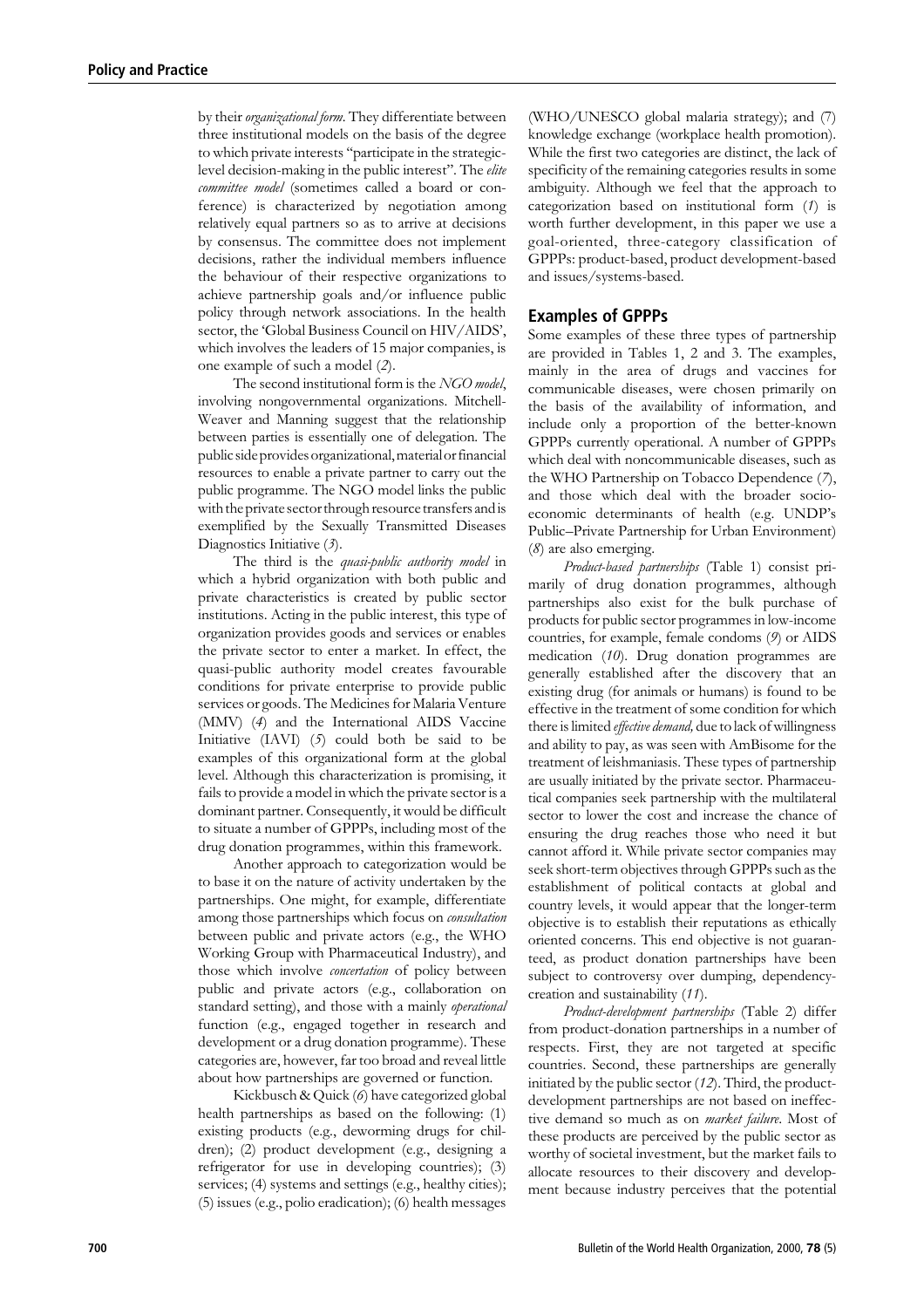| Name/Date                                                          | <b>Partners</b>                                                                                                                                                                                                                                                                            | Goal                                                                                                            | <b>Scope</b>                                                                                                                                                                                                                                                                                                                                                                    |
|--------------------------------------------------------------------|--------------------------------------------------------------------------------------------------------------------------------------------------------------------------------------------------------------------------------------------------------------------------------------------|-----------------------------------------------------------------------------------------------------------------|---------------------------------------------------------------------------------------------------------------------------------------------------------------------------------------------------------------------------------------------------------------------------------------------------------------------------------------------------------------------------------|
| <b>Mectizan®</b><br><b>Donation</b><br>Programme/1987              | Merck & Co.<br><b>WHO</b><br><b>World Bank</b><br>Task Force on Child Survival and<br>Development<br>National authorities and NGOs.                                                                                                                                                        | To eliminate river blindness by<br>treating everyone who needs<br>it with Mectizan <sup>®</sup>                 | • Drug donated until no longer required<br>• All 34 endemic countries have at some<br>time been provided with free Mectizan®<br>• Cumulative value of donation is estima-<br>ted at US\$ 500 million. An additional<br>US\$ 200 000 per year is spent on<br>shipping plus the costs of the Mectizan®<br>Expert Committee and its Secretariat                                    |
| <b>Malarone</b> ®<br><b>Donation</b><br>Programme/1996             | Glaxo Wellcome<br>Task Force on Child Survival and<br>Development<br>Medical Research Council, England<br>National Institutes of Health, USA<br>Centers for Diseases Control, Atlanta<br><b>WHO</b><br>World Bank<br><b>Wellcome Trust</b><br>National authorities                         | To help combat drug-resistant<br>malaria in endemic countries<br>where cost often limits access<br>to new drugs | • Up to 1 million free doses per year<br>globally through a targeted donation<br>programme<br>• Pilot donations in Kenya and Uganda                                                                                                                                                                                                                                             |
| Albendazole<br><b>Donation</b><br>Programme/1998                   | WHO/Division of Control of Tropical<br><b>Diseases</b><br>SmithKline Beecham<br>Global Programme to Eliminate Filariasis<br>National authorities and NGOs                                                                                                                                  | To accelerate the effort to<br>eliminate lymphatic filariasis                                                   | • Donation of albendazole to governments<br>and other service providers until<br>elephantiasis is eliminated<br>• The value of the donation of up to<br>6 billion doses over 20 years is over<br>US\$ 1 billion                                                                                                                                                                 |
| <b>Zithromax</b> <sup>®</sup><br><b>Donation</b><br>Programme/1998 | Pfizer Inc.<br>E M Clark Foundation<br>Conrad H Hilton Foundation<br><b>Bill and Melinda Gates Foundation</b><br>Helen Keller International<br>International Trachoma Initiative<br>GET 2020 (WHO Alliance for Global<br>Elimination of Trachoma by 2020)<br>National authorities and NGOs | To advance the global<br>effort to eliminate blinding<br>trachoma                                               | • Two year partnership (in the first<br>instance)<br>• Donation of Zithromax® by Pfizer valued<br>at US\$ 60 million<br>• Pfizer and Edna McConnell Clark<br>Foundation each providing US\$ 3.2 mil-<br>lion to International Trachoma Initiative<br>• Five of 16 WHO priority countries<br>included (Ghana, Mali, Morocco,<br>the United Republic of Tanzania<br>and Viet Nam) |

#### Table 1. Selected examples of product-based health GPPPs

returns do not justify the opportunity cost of investment. For example, although research on an AIDS vaccine is considered an important public good, industry is uncertain whether expenditure on research on it will yield a successful vaccine. Moreover, even if a vaccine is discovered, the private sector cannot be sure that a large enough market will exist to justify its development and commercialization. The potential cost of liability and regulation is another grey area  $(13)$ .

Product-development GPPPs usually require the public sector to assume a number of risks associated with product discovery, development and/or commercialization (i.e., providing a public subsidy), thereby offsetting the opportunity cost of industrial involvement. A notable feature of a number of the product-development GPPPs is retention of the intellectual property rights by the partnership organization so as to retain leverage over eventual product pricing. Corporations may engage in product-development partnerships to mobilize a subsidy for research, to obtain assistance in carrying out clinical trials, or to pursue their own longer-term interests. Fundamentally, there is the certainty of some financial return (even if modest). Companies may also seek proximity or involvement in standardsetting and regulatory processes. Finally, companies may be seeking to portray themselves in a favourable light to help secure entry into emerging drug markets.

The systems/issues-based partnerships (Table 3) are a more eclectic group. Some have arisen to overcome market failures, such as the Malaria Vaccine Initiative (14). Some systems GPPPs have been established to complement the efforts of governments, such as the Secure the Future partnership  $(15)$ , and others to tap non-medical private resources for disease control, such as the World Alliance for Research and Control of Communicable Diseases (16). A number of high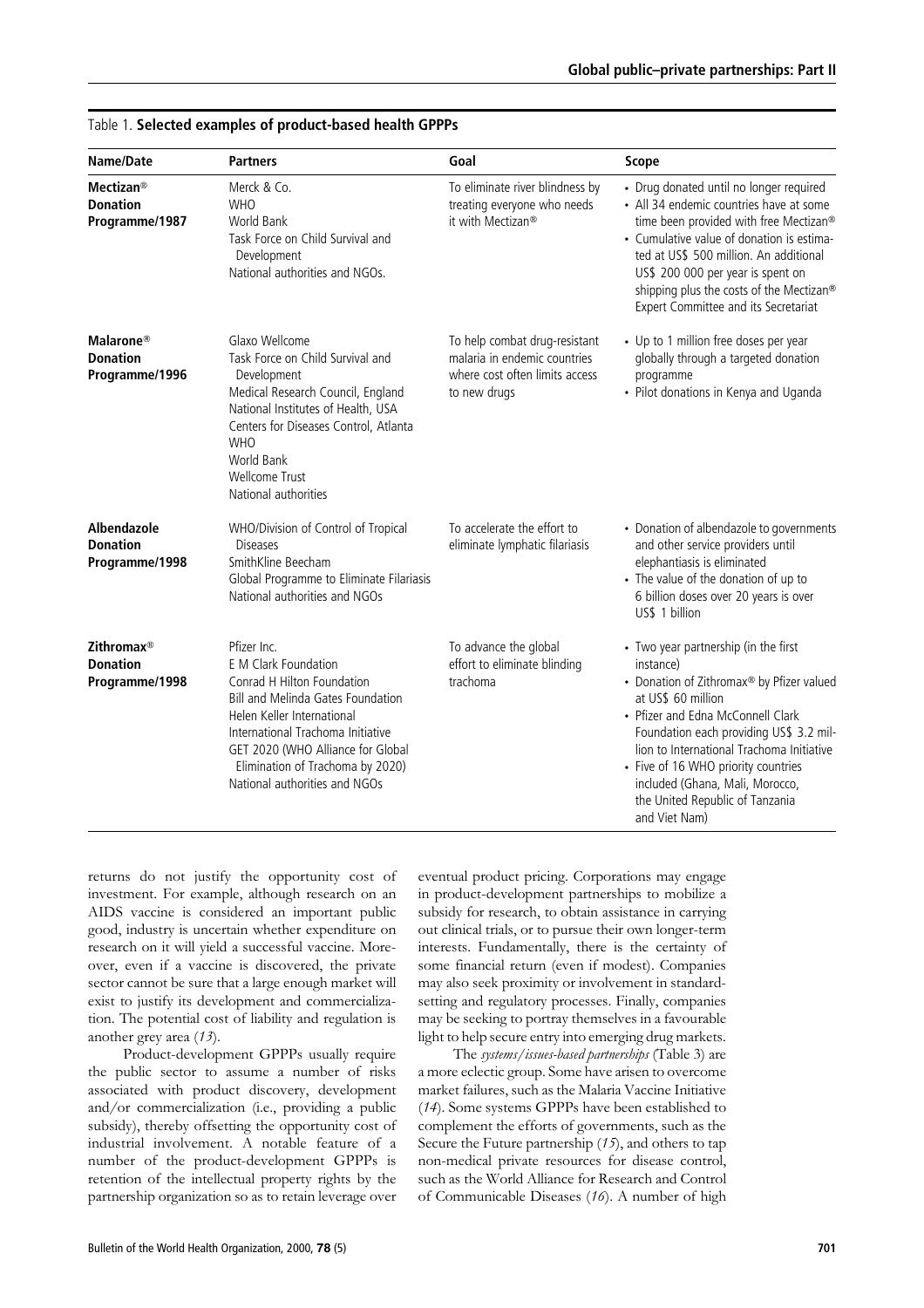| Name/date                                                                                            | <b>Partners</b>                                                                                                                                                                                                                                                                                                                                                                                                              | Goal                                                                                                                                                                                  | <b>Scope</b>                                                                                                                                                                                                                                                                                                                  |
|------------------------------------------------------------------------------------------------------|------------------------------------------------------------------------------------------------------------------------------------------------------------------------------------------------------------------------------------------------------------------------------------------------------------------------------------------------------------------------------------------------------------------------------|---------------------------------------------------------------------------------------------------------------------------------------------------------------------------------------|-------------------------------------------------------------------------------------------------------------------------------------------------------------------------------------------------------------------------------------------------------------------------------------------------------------------------------|
| <b>Sexually</b><br><b>Transmitted</b><br><b>Infections</b><br><b>Diagnostics Group</b><br>(SDI)/1990 | Academia<br><b>WHO</b><br><b>UNAIDS</b><br>Rockefeller Foundation<br>Program for Appropriate<br>Technology in Health (PATH)<br>Private sector on specific<br>development projects                                                                                                                                                                                                                                            | To identify, develop and<br>introduce affordable sexually<br>transmitted infections<br>diagnostics                                                                                    | • Through the SDI, the public sector<br>can identify and classify demand side<br>of market and overcome product<br>development and market penetration<br>constraints                                                                                                                                                          |
| <b>International</b><br><b>AIDS Vaccine</b><br><b>Initiative</b><br>(IAVI)/1996                      | Fondation Marcel Mérieux<br>Francois-Xavier Bagnould Foundation<br>National AIDS Trust<br>AIDS Vaccine Advocacy Coalition<br>Albert B Sabin Vaccine Institute<br>Donors<br>World Bank<br><b>UNAIDS</b><br>Rockefeller Foundation<br>AP Sloan Foundation<br><b>Bill and Melinda Gates Foundation</b><br>Department for International<br>Development (DFID)<br>Glaxo Wellcome<br>Levi Strauss International and<br>many others | To ensure the development<br>of safe, effective, accessible,<br>preventive HIV vaccines for<br>use throughout the world                                                               | • Two vaccine development partnerships<br>established between biotech companies<br>and academia worth US\$ 9 million in<br>1999 using 'social venture capital'<br>• Unique intellectual property agreements<br>- public sector holds rights<br>• Bill and Melinda Gates Foundation<br>contribution of US\$ 25 million in 1999 |
| <b>Medicines for</b><br>Malaria Venture<br>(MMV)/1998                                                | Association of British Pharmaceutical<br>Industries<br>International Federation of Pharma-<br>ceutical Manufacturers Associations<br>Wellcome Trust<br>Rockefeller Foundation<br>WHO/RBM/TDR<br>World Bank<br>Global Forum for Health Research<br><b>DFID</b><br>Swiss Development Cooperation (SDC)<br>Glaxo Wellcome, Hoffman-La Roche                                                                                     | To support the discovery,<br>development and commercializa-<br>tion of affordable drugs for<br>malaria at the rate of one every<br>five years through a public<br>sector venture fund | • Public contribution of up to<br>US\$ 30 million/year<br>• Private sector to provide gifts in kind<br>worth up to US\$ 2 million/year<br>• MMV retains patents for discoveries and<br>will license out projects for commercia-<br>lization to private companies. Royalties<br>retained for financial sustainability          |
| <b>LAPDAP/1998</b>                                                                                   | SmithKline Beecham<br>WHO/Tropical Disease Research<br>Programme<br><b>DFID</b>                                                                                                                                                                                                                                                                                                                                              | To make available an affordable<br>combination antimalarial tablet                                                                                                                    | • DFID, WHO and SmithKline Beecham<br>to contribute one third of the<br>development budget each                                                                                                                                                                                                                               |
| Malaria Vaccine<br>Initiative<br>(MVI)/1999                                                          | Bill and Melinda Gates Foundation<br>PATH<br>Private sector involvement through<br>discovery and development<br>partnership agreements                                                                                                                                                                                                                                                                                       | To accelerate the development<br>of promising malaria vaccine<br>candidates through identification<br>and process development funding                                                 | • Bill and Melinda Gates Foundation<br>contributed founding grant<br>of US\$ 50 million                                                                                                                                                                                                                                       |

## Table 2. Selected examples of product-development-based health GPPPs

profile issues-based GPPPs have recently been launched which seek to harmonize or bring strategic consistency to the approaches of various actors to single diseases, as well as to raise their profile on the health policy agenda. The Roll Back Malaria Global Partnership  $(17)$  and the Stop TB Initiative  $(18)$  are examples.

# Are global public-private partnerships essential for health? Shared goals and principles: can public and private be reconciled?

Definitions of partnership suggest a foundation of shared goals underpinned by agreement on key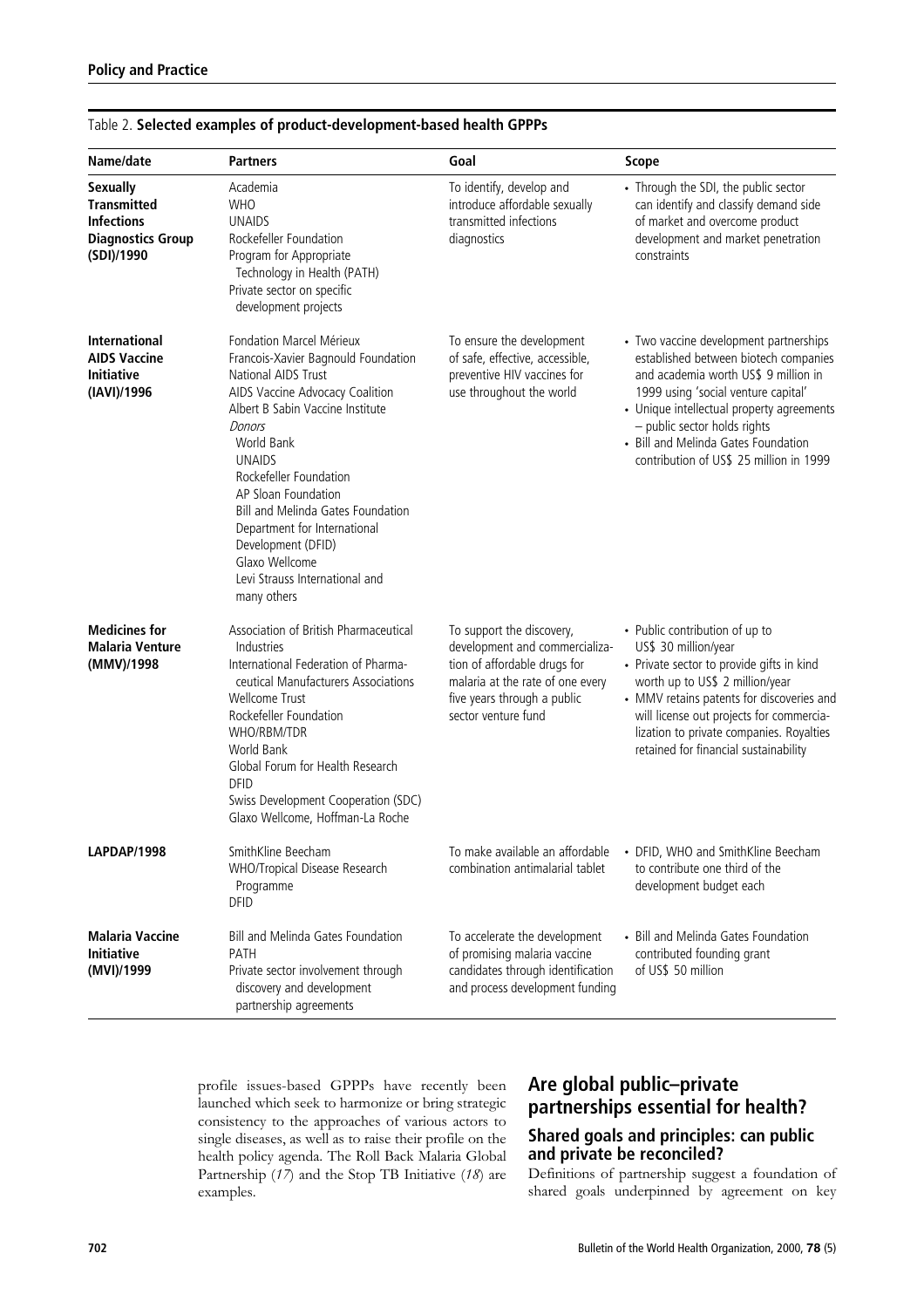| Name/date                                                                        | <b>Partners</b>                                                                                                                                                                                                                          | Goal                                                                                                                                         | <b>Scope</b>                                                                                                                                                                                                                                                                                                                                                             |
|----------------------------------------------------------------------------------|------------------------------------------------------------------------------------------------------------------------------------------------------------------------------------------------------------------------------------------|----------------------------------------------------------------------------------------------------------------------------------------------|--------------------------------------------------------------------------------------------------------------------------------------------------------------------------------------------------------------------------------------------------------------------------------------------------------------------------------------------------------------------------|
| <b>Children's Vaccine</b><br>Initiative (CVI)/1991                               | <b>UNICEF</b><br><b>UNDP</b><br><b>WHO</b><br><b>World Bank</b><br>Rockefeller Foundation<br>Industry involved at the Task Force level<br>and through Product Development Teams                                                          | To promote, coordinate and<br>accelerate the development<br>and introduction of new and<br>improved vaccines                                 | • CVI secretariat activities cost<br>US\$5-6 million per year                                                                                                                                                                                                                                                                                                            |
| <b>Global Programme to</b><br><b>Eliminate Filiariasis</b><br>(GPEF)/1998        | <b>CDC</b><br><b>UNICEF</b><br><b>World Bank</b><br>WHO/CTD<br><b>DFID</b><br>SmithKline Beecham<br>Merck & Co.<br>Arab Fund<br>Academia<br>Placer Dome Centre for<br>International Health<br>International NGOs<br>National authorities | To eliminate lymphatic filariasis<br>as a public health problem by the<br>year 2020                                                          | • Albendazole donated by SmithKline<br>Beecham to governments and other<br>service providers until elephantiasis<br>is eliminated (several billion doses over<br>20 years)<br>• Mectizan® donated by Merck to African<br>countries co-endemic with onchocercia-<br>sis until it is eliminated<br>• All 73 endemic countries to be succes-<br>sively covered by programme |
| <b>Bill and Melinda Gates</b><br><b>Children's Vaccine</b><br>Program (CVP)/1998 | Bill and Melinda Gates Foundation<br>PATH<br>Other partners have implementing role:<br>UNICEF, WHO, World Bank, CVI,<br>Ministries of Health, NGOs, academia,<br>International Vaccine Institute,<br>vaccine manufactures                | To reduce or eliminate existing<br>time lag between developing<br>and developed world in the<br>introduction of new vaccines<br>for children | • Bill and Melinda Gates Foundation<br>donated US\$ 100 million as founding<br>grant<br>• Industry to contribute through donation<br>of vaccines for model programmes, data<br>for regulatory submissions, marketing<br>information, financial and market surveys<br>• Initial focus on 3 new vaccines in<br>18 countries<br>• Programme to last 10 years                |
| Secure the Future/1999 Bristol-Myers Squibb                                      | <b>UNAIDS</b><br>Harvard AIDS Institute<br>Medical schools<br>National authorities                                                                                                                                                       | To improve the state of HIV/AIDS • Bristol-Myers Squibb donated<br>research and community outreach<br>in southern Africa                     | US\$ 100 million for five year partnership<br>• Largest corporate donation for HIV/AIDS<br>· Covers Botswana, Lesotho, Namibia,<br>South Africa, and Swaziland                                                                                                                                                                                                           |

| Table 3. Selected examples of systems/issues-based health GPPPs |  |  |  |
|-----------------------------------------------------------------|--|--|--|
|-----------------------------------------------------------------|--|--|--|

principles. The partnerships described in this paper have clear and uncontroversial goals. Of central importance to the global health agenda are the questions of who determines these goals, the processes by which they are determined, and to what extent the goals of GPPPs come to dominate the global health agenda. One might consider a continuum of partners' interests. At one end of the continuum are the interests of the UN: "our main stock in trade ... is to promote values: the universal values of equality, tolerance, freedom and justice that are found in the UN Charter" (19). At this end of the continuum one also finds WHO's public health values and concern about inequities in health  $(20)$ . The principles reflected in company policies may be at the other end of the spectrum with a concern to maximize profits so as to increase shareholder value. (This is not to suggest that these institutions and sectors are monolithic - but instead to make a broad

generalization concerning different interests and values. Naturally there are exceptions and employees with widely varying values within both private and public sectors). At the centre of this continuum are the GPPPs where, it is hoped, the interests of both can be met.

One critic of public-private partnerships argues, however, that the private sector has several mechanisms for maximizing profits which may conflict with the goal of better health (21). Among these is the reduction of costs by paying low wages and reducing the size of the workforce, thereby making people poorer. Is it possible that these private sector goals will ultimately dominate as the UN and industry move closer towards jointly defining their goals through GPPPs?

Alternatively, is it possible to ensure that core public and private identities and values are preserved in partnerships which limit themselves to specific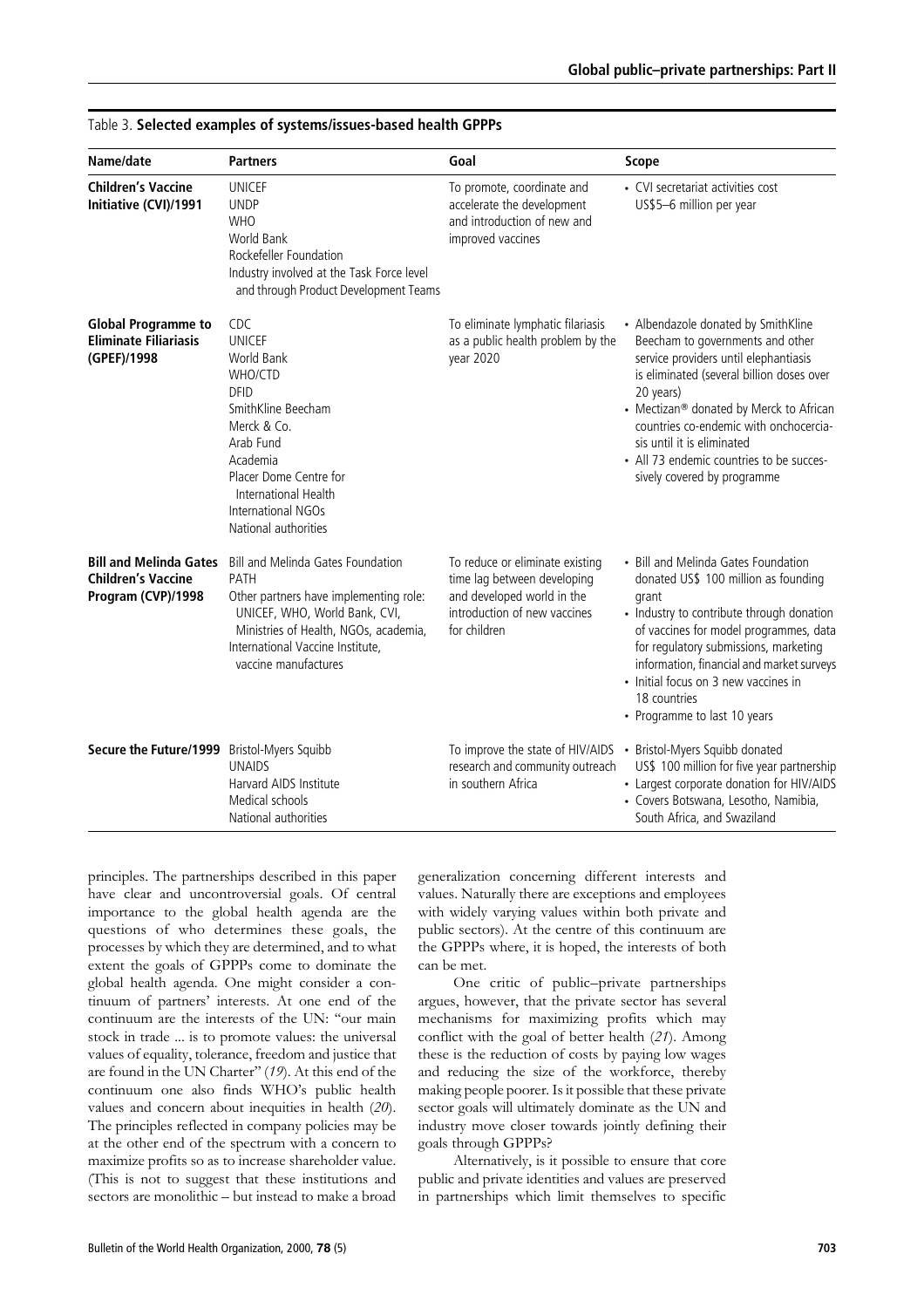win-win situations? Lenton of the International AIDS Vaccine Initiative (IAVI) has argued that shared goals are more important than shared values  $(22)$ . In the short term, and with specific goals, it seems likely that goals can transcend disparate values and bind unlikely bedfellows together in a marriage of convenience. Literature is beginning to emerge on lessons learned on the "effectiveness" of health GPPPs  $(4, 23, 24)$ . These emphasize the importance of: (1) clearly specified, realistic and shared goals; (2) clearly delineated and agreed roles and responsibilities; (3) distinct benefits for all parties; (4) the perception of transparency; (5) active maintenance of the partnership; (6) equality of participation; (7) meeting agreed obligations, inter alia. However, over the longer term the question arises of whether the values of the weaker partner are co-opted by the more powerful one. The answer to this question depends on the choice of private partners, as well as on the nature of GPPP governance.

Because of the potential clash between partners over principles and values, WHO, the World Bank and UNICEF all note the need to exercise caution over the selection of their private sector partners  $(6, 25, 26)$ . In practice, given the short-term financial incentives that sometimes motivate UN organizations to enter into partnerships with the private sector, it may be difficult to refuse corporate offers which do not comply with all internal guidelines. For example, UNDP is alleged to be flouting its fundraising guidelines in pursuance of its Global Sustainable Development Facility initiative (27). In relation to health partnerships, Hancock urges "sober second thoughts" regarding the suitability of the pharmaceutical industry as a partner for WHO, at least in terms of health promotion, because of perceived or actual conflict of interests (21). He suggests instead that WHO's partners should be selected from industries which stand to profit economically from better health (e.g., life and health insurance, leisure and recreation, tourism and travel) and those that produce health (e.g., agri-food, housing). Hancock argues that at the global level, partnerships should be developed not with individual companies, who may wish to use the partnership for competitive gain, but with industry associations. He calls for a set of ethical criteria to guide the selection of partners.

Many multilateral and bilateral organizations are now aware of the need to give greater attention to this issue. WHO's proposed guidelines on partnership with the commercial sector single out tobacco producers and arms manufactures as incompatible partners (28), whereas other sections of the UN call for "creative partnership" with the arms industry  $(29)$ .

## **Governance: representation,** accountability and competence

Governance can be defined as "the process whereby an organization or society steers itself" (30). Broadly speaking, governance consists of the systems of rules, norms, processes and institutions through which power and decision-making are exercised. Good governance is thought to have four components: (1) representative legitimacy; (2) accountability; (3) competence and appropriateness; and (4) respect for due process  $(31)$ . How is governance exercised in the global public-private health partnerships?

#### **Representation**

The area of *legitimate representation* in public-private partnerships raises both normative and operational issues. Normative issues determine whose interests should be represented in the partnership and whose should not. Most UN organizations derive some of their legitimacy from near-universal membership in their governing bodies. For example, the World Health Assembly is attended by representatives of 191 member states (although its state-centric bias raises its own problems of legitimacy), all of which have equal voting rights irrespective of size of financial contribution. In contrast, representation in GPPPs is both narrower and more eclectic. For example, no health GPPP can claim near universal membership of nation states (which would in any case make them unwieldy), but, more importantly, few partnerships include representation by lowincome countries. Furthermore, not all GPPPs include WHO on their governing boards and technical committees, and in some cases it appears that the private sector representation is ad hoc and based on personal contacts.

The legitimacy of GPPPs will depend to a great extent on the expert committees that are established to advise them. Whereas the specialized agencies of the UN, such as WHO, rely on extensive networks of technical experts and have established means for selecting and operating expert groups<sup>a</sup>, there are concerns that GPPP expert groups may be chosen from exclusive communities of expertise. They may also suffer from a lack of independence due to the sources of funding  $(23)$  and may have circumscribed powers (for example the Technical Advisory Group of the International Trachoma Initiative did not have the opportunity to advise on the choice of recipient countries (32). Although many analysts have drawn attention to the extent to which international agendasetting and the formulation of policy are controlled by transnational policy elites  $(33)$ , the implications of the increasing role of the private sector in such policy networks have barely been explored.

#### Accountability

Accountability is broadly concerned with being held responsible for one's actions. Both the public and private sectors have well-established mechanisms of accountability. In the private sector, management is

<sup>&</sup>lt;sup>a</sup> This is not to suggest that the selection of WHO experts is perfect, but to emphasize that there are checks and balances which, for example, ensure attention to questions of representation of, say, developing countries or women.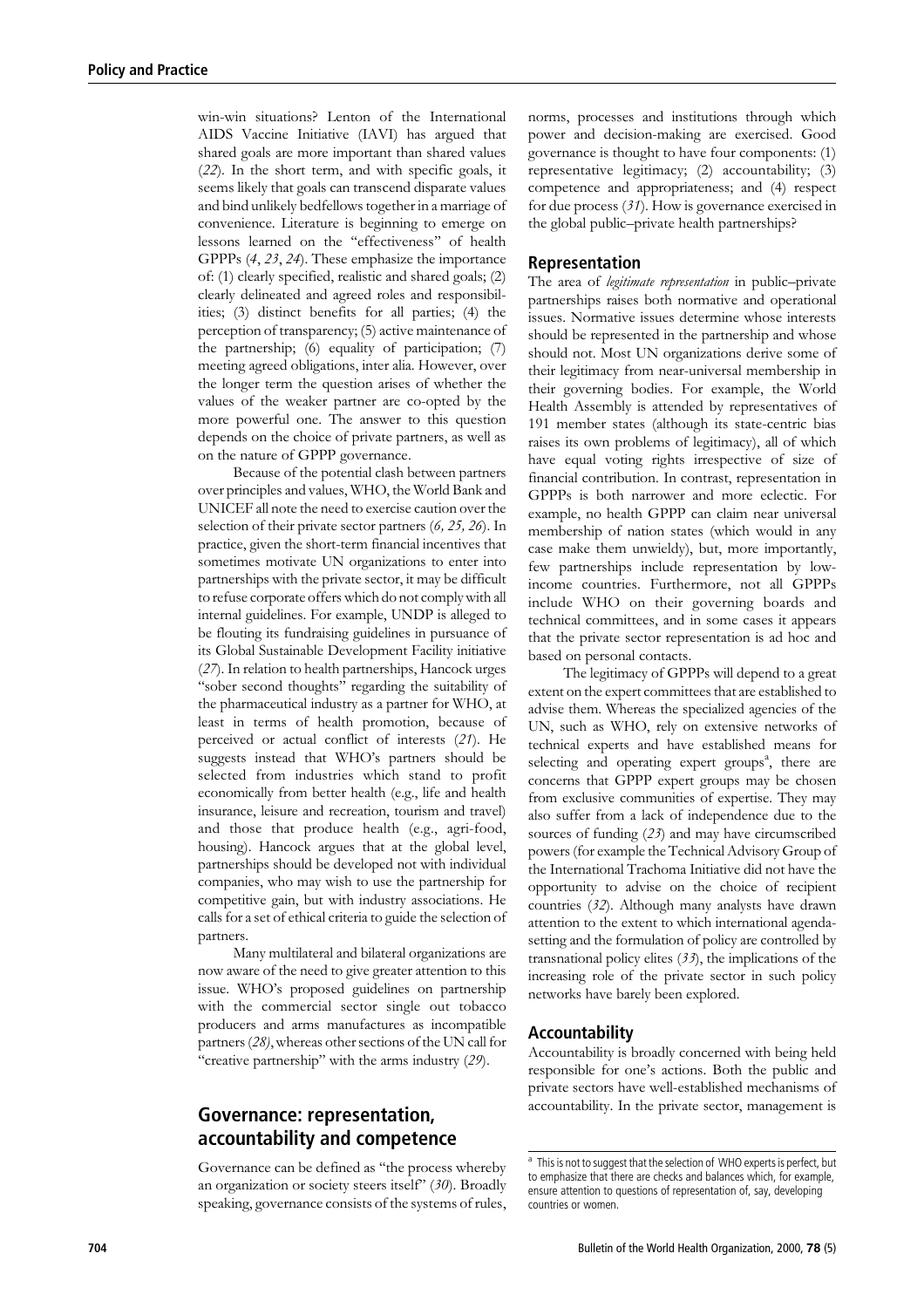accountable to the company's shareholders. In the public sector, administrative structures report to political structures that are ultimately accountable to the ruled through the contestability of political power. However, accountability within publicprivate partnerships may be less straightforward, partly because of the distance between the global partners and the beneficiaries, and the length of time needed for any impact to be felt. Bain (34) quotes Fox & Brown's study of transnational NGO networks which suggests that 'downward accountability' is often weak, and is particularly limited when geographical distances are great or international as well as local organizations are involved in a project. Given that accountability is dependent upon the clear specification of objectives, activities, roles and responsibilities, it will be more easily achieved in formal partnerships where these are spelled out. In contrast, partnerships whose goals and division of labour are vaguely defined will lack accountability. Moreover, actually holding a partner accountable presents difficult challenges. At the moment, systems of sanctions that can be applied to negligent partners do not appear to have been developed.

Two mechanisms of accountability are emerging among health GPPPs. In one model, the management and scientific groups report to the corporate sponsor directly. For example, in the Mectizan® Donation Programme, the Mectizan® Expert Committee reports to Merck & Co., its corporate sponsor, through bi-annual meetings, while the Secretariat reports monthly on financial expenditure  $(23)$ . Similarly the Program for Appropriate Technology in Health (PATH), which provides the secretariat for the Bill and Melinda Gates Children's Vaccine Program, reports directly to Bill and Melinda Gates, its sponsors  $(35)$ . Hence, in this model, the GPPPs are accountable first to their donors, and only indirectly to the public sector organizations and beneficiaries.

In another model, the management group reports to a governing body, whose members report back to their respective organizations. Hence, the secretariat of the International Trachoma Initiative will report on a six-monthly basis to its sponsors through the Governing Council. These reports will be shared with the wider trachoma network, notably the WHO Alliance for Global Elimination of Trachoma (36).

#### Competence

Partnerships raise difficult questions about competence and appropriateness. As global responsibility for specific health issues is transferred from WHO programmes to special GPPPs, there is some danger that WHO will fail to maintain expert groups on these issues as it tries to avoid duplicating the technical committees maintained under the aegis of the partnerships (whose membership is vetted by the corporate sponsors). Does this raise the spectre of the erosion of WHO's normative function? Where the private

sector assumes a greater voice through partnership in WHO technical discussions, will global standards and norms increasingly reflect private interests, thereby jeopardizing their credibility? As an example, Muraskin (37) notes that the WHO Expert Committee on Biologicals (which established standards for vaccines) was criticized in the late 1980s on the level of standards set by the Organization. Many considered them unreasonably rigorous (thereby disadvantaging developing country industries) and too responsive to industry demands. Furthermore, will the proliferation of GPPPs exacerbate the fragmentation of international health organizations making it even more difficult to establish a coherent global health policy agenda?

The questioning of the component of governance concerned with *due process* is at a very early stage. Will due processes elaborated within the public sector be diluted to allow partnerships to proceed? There are some signs that this might be the case. For example, UNDP is alleged to have breached its own funding guidelines to accommodate specific corporate donations (27), and drug trials proposed under the Secure the Future partnership may erode global ethical norms governing clinical trials (38, 39). This points to the need for greater transparency and public disclosure of GPPP agreements and implementation.

## **Resources: who pays for partnership?**

One of the notable features of a number of the partnerships is the volume of the resources at stake. For example, Pfizer's contribution to the International Trachoma Initiative is valued at an estimated US\$ 63 million over a two-year period. During the first half of 1999, the Bill and Melinda Gates Foundation (with assets of over US\$ 18 billion) made major grant commitments to a number of health GPPPs. These included US\$ 100 million to the Bill and Melinda Gates Children's Vaccine Program, US\$ 50 million to the Malaria Vaccine Initiative, US\$ 25 million to the International AIDS Vaccine Initiative, and US\$ 1 million to the International Trachoma Initiative. Meanwhile, Bristol-Myers Squibb donated US\$ 100 million over five years to the Secure the Future partnership.

The total value of private funding to health GPPPs is difficult to estimate, but they clearly provide significant resources for specific health issues. Multilateral resources for disease control are paltry in comparison to the size of private funds for GPPPs. For example, the WHO 1998-99 total biennium budget for its Control of Tropical Diseases programme was US\$ 29 million, while the TB programme received only US\$ 7 million over the two-year period (40). In aggregate, private contributors to GPPPs are also significant in comparison to WHO's annual global budget, which is less than US\$ 1 billion.

Notwithstanding the invaluable contribution of the private sector to health GPPPs, it appears that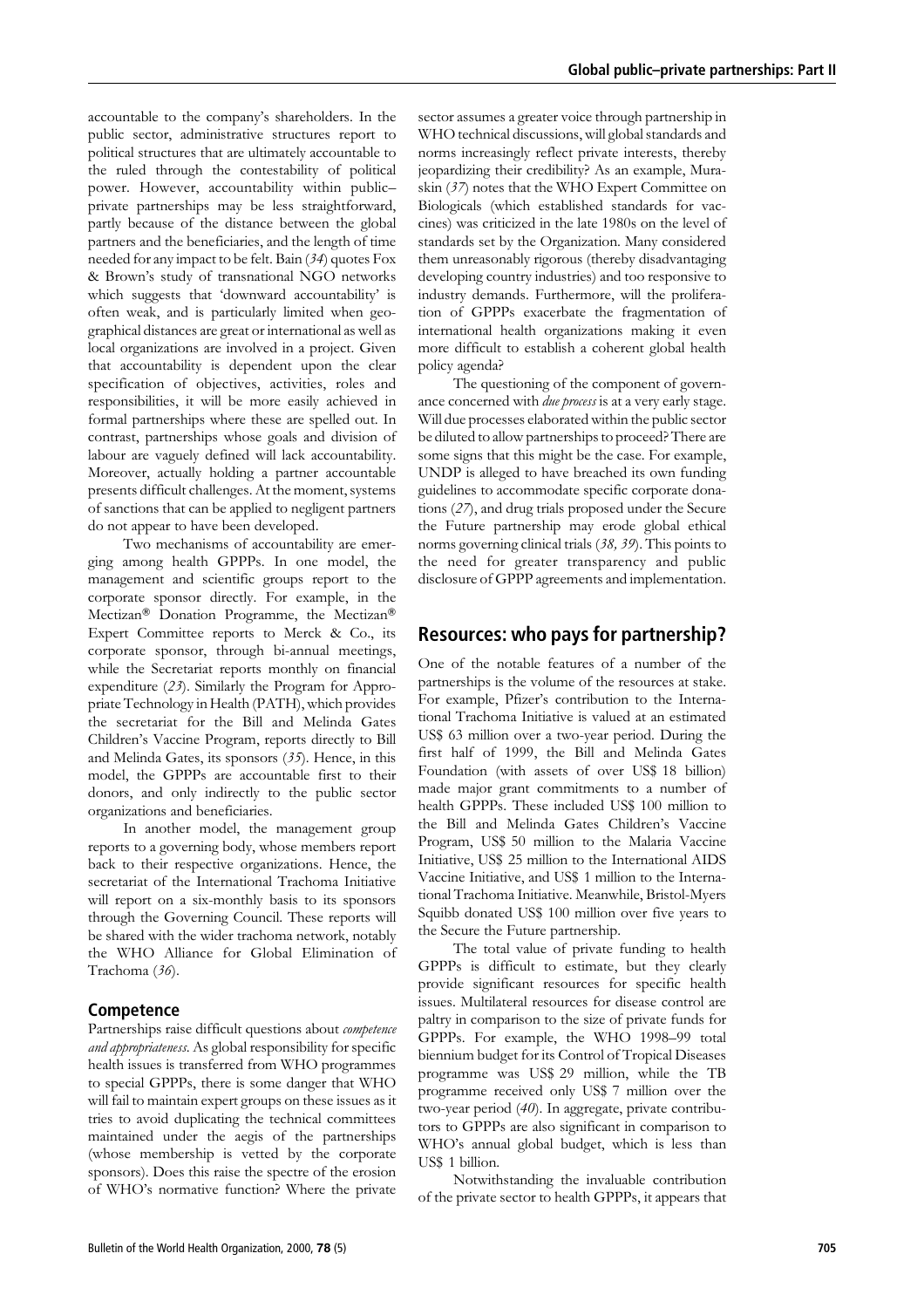the costs (and risks) to the corporate sector may be relatively modest compared to the substantial gains in terms of public relations. First, many contributions are tax-deductible (hence the cost to the company is only approximately half the stated cost). Second, contributions may account for only a small fraction of the profits gained from a particular product. Regarding the Mectizan® Donation Program, for example, ivermectin is Merck & Co.'s second largest selling drug (for veterinary purposes), and between 1984 and 1989, sales were greater than those of any other animal health product in the world (41). Bristol-Myers Squibb's annual contribution of US\$ 20 million to Secure the Future is just over 0.1% of the company's US\$ 18.3 billion in annual sales equivalent to less than one cent a share in each of the five years  $(42)$ , although it would be more accurate to compare these figures against net profits rather than sales.

Third, the public sector contribution may account for the lion's share of the cost of the partnership's activities. For example, the Medicines for Malaria Venture (MMV) aims to raise up to US\$ 30 million per year, most of which will come from public sources. Although the private sector partners have agreed to making gifts-in-kind, they have not made more than a vague commitment worth 'millions per year' (4). In other words, over a 10-year period the governing structure of MMV (including corporate representatives) will potentially control US\$ 300 million of public funds, while the companies will contribute as they see fit. Even if it is argued that responsibility for the provision of healthpromoting goods and services lies with the public sector, it is difficult to justify an equal involvement of the private sector in using these resources.

While GPPPs are clearly bringing new resources to international health, and currently play an essential role in drug and vaccine development, it is not axiomatic that all GPPPs are necessarily good for health. Where GPPPs are successful they can be spectacularly beneficial to health. However, it remains difficult to estimate the actual or potential health consequences of GPPPs (this is especially true for product-development partnerships) which are determined by the effectiveness of the initiative. For example, blinding onchocerciasis will soon cease to be a public health problem as a result of the Mectizan<sup>®</sup> Donation Program (43). Furthermore, product-development GPPPs represent only one form of GPPPs. In other types of partnership industry does not necessarily enjoy a 'natural' comparative advantage. In these cases the public sector may be able to deal with the health issue at stake without involving industry (Table 1, Table 3). Furthermore, the chequered history of the pharmaceutical industry's marketing of its products in developing countries (44) indicates the need to proceed with caution and to examine each proposed partnership according to appropriate guidelines and criteria. Guidelines may help ensure that the public institutions retain their core characteristics such as

integrity, legitimacy, authority and neutrality. Such guidelines are still under development, for example within WHO (28), and have yet to receive adequate scrutiny and public debate.

# **Conclusions**

In this article we have charted the growth of global public-private partnerships in health, suggesting that they fall roughly into three categories: product, product development and systems/issues. We have demonstrated that for both the private and the public sector partnership offers major benefits, given the perception that existing and emerging health problems cannot be successfully tackled by one sector alone. For the UN multilateral organizations, partnership with the private sector is seen to have (1) bestowed more business credibility and authority; (2) extended the UN's ability to fulfil its mandates though increased resources; and (3) provided access to private sector skills and management talents.

For the private sector, partnerships have (1) increased corporate influence in global policy-making and at the national level; (2) brought direct financial returns, such as tax breaks and market penetration, as well as indirect financial benefits through brand and image promotion; and (3) enhanced corporate authority and legitimacy through association with UN and other bodies. Many of these benefits of public-private partnerships are also true for bilateral donor agencies, with the added advantage of increased authority at the national level. For communities suffering from high rates of HIV infection, trachoma or onchocerciasis, or which will eventually be the beneficiaries of new vaccines, there are clear advantages in partnerships that bring extra resources and targeted programmes.

However, a number of questions are also raised, especially for recipient countries, and should not be brushed aside. There are costs to aid, and some of the public-private partnerships have expected relatively high national inputs to their programmes. These costs include guaranteeing distribution networks, storing drugs at ports or airports, training health workers, and conducting trials using drugs that people may not be able to afford in the future. Such programmes do meet needs, but these needs are not determined on the basis of national priority or evidence-based assessment. In relation to drug donation programmes, Kale has argued for greater consultation with recipient countries (prior to launching), explicit cost-benefit analyses, and improved coordination between donation programmes and recipient programmes in the context of government leadership and ownership (45).

Differences in principles and values and issues of governance are therefore important, and need to be addressed. Limited representation of low-income countries in public-private partnerships raises questions of who is deciding the international policy agenda, and how much say is being given to recipient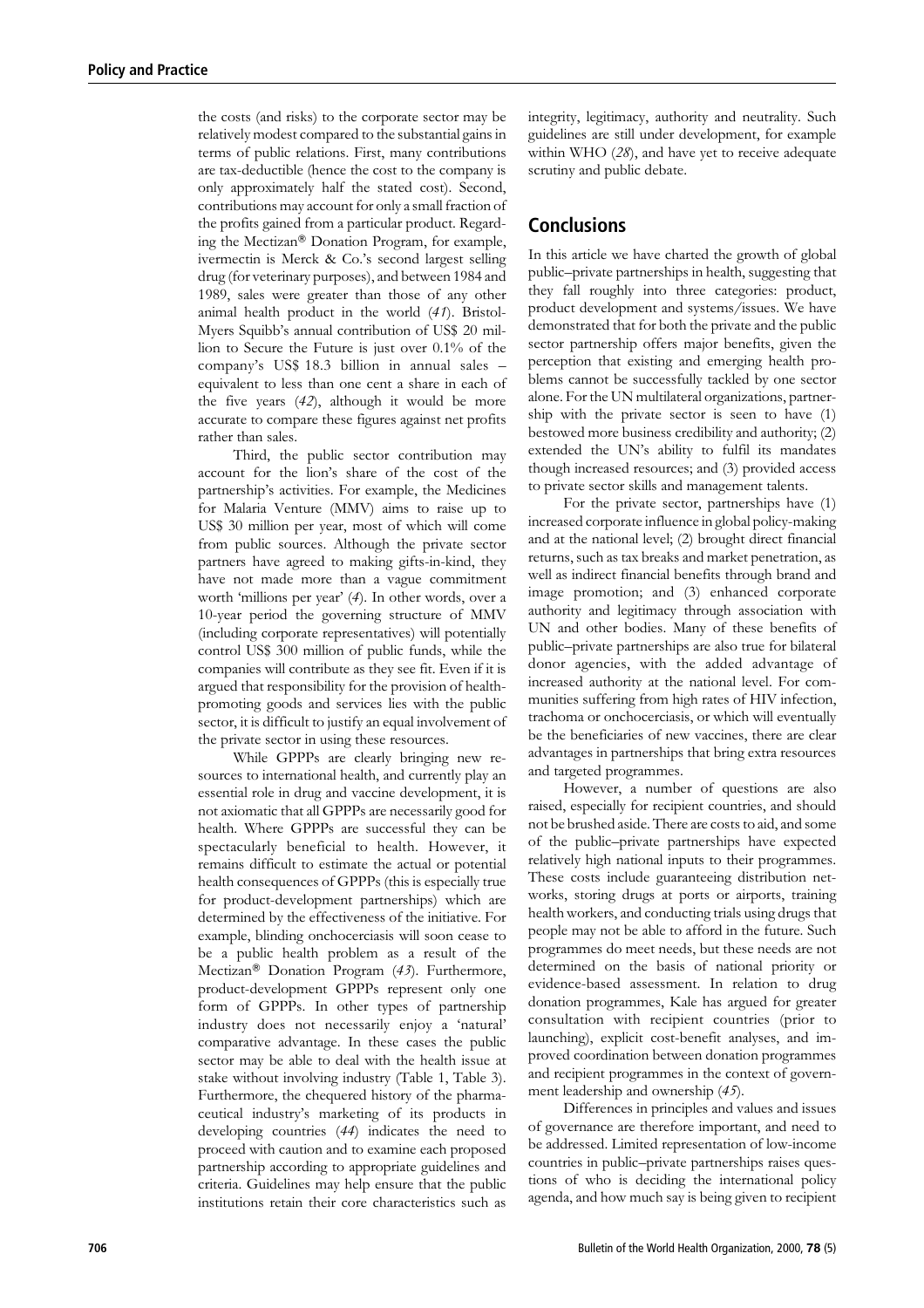nations. The universality of multilateral institutions is diluted by partnerships, since some partners may represent a wide constituency of members, while others, such as the private sector or NGOs, may not. Furthermore, as the tables illustrate, many partnerships target specific countries. While the initiatives may need to be selective, they will primarily choose countries on the basis of the ability to get results. One value of multilateral action is its 'neutrality', which enables it to fill gaps left by the bilaterals which often support health services according to geopolitical considerations (46).

Accountability may also be interpreted in different ways by different partners. The use of private armies to protect oil pipelines by Shell in Ogoniland, Nigeria, and BP in Colombia was sharply criticized by activists both within and outside those countries. If either organization had had a partnership with a multilateral agency, the loss of perceived neutrality and legitimacy would have been significant. Many of the multilaterals have urged caution in selecting partners, but exercising that caution may be difficult. Moreover, where accountability is felt to be to shareholders or consumers rather than wider communities (or governments), conflicts of interest may occur. For example, the use of alliances within the pharmaceutical industry to fix prices may benefit shareholders but not consumers  $(47)$ . It was this type of perceived conflict that aroused public concern over the UNDP Global Sustainable Development Facility partnership.

The costs for the private sector seem to be relatively small in relation to overall gains: a potential small loss of resources if programmes do not work, but huge benefits in public relations when they succeed. For bilaterals, there are many difficult questions. For example, how far should public money be supporting hugely profitable private sector firms, in the hope of potential future gains for poor countries or poor people? In one product-development partnership (LAPDAP), WHO and the Department for International Development (DFID) are both subsidizing the pharmaceutical company SmithKline Beecham to stimulate the development of an antimalarial tablet. Although this partnership is not yet governed by any formal agreement, the parties understand that the company will retain the prerogative to set the eventual price of its drug.

Without appropriate forethought, the costs of GPPPs to the United Nations may be even larger. It is conceivable that the 'profitable' activities may be hived off to special partnerships, leaving the public organizations with the more difficult issues (e.g., supporting health systems and training personnel) for which it is harder to raise resources. It is also possible that GPPPs may serve to weaken systems of multilateral governance. This could happen as the control and authority presently vested in governing bodies is transferred to the steering groups of GPPPs, in which the private sector may have greater influence. There is an additional danger that the goals of the UN could be displaced as policies, strategies,

resource allocation and activities are increasingly driven (or subject to approval) by industry instead of the organizations' governing bodies. Similarly, if the perceived neutrality of the UN is compromised by private sector involvement in its normative activities, the UN's credibility, impartiality and integrity could be undermined. Finally, traditional support for the UN could be undermined as private sector partnerships erode the goodwill of those who believe in a multilateralism in which governments, not corporations, are the decision-makers (48).

Despite claims that 'social justice' has been sought, for example through the Mectizan® donation  $(49)$ , this review suggests that the promotion of social justice or equity through GPPPs may not be easy. Partnerships are highly selective in their choice of health problem. Resource allocation through partnerships may not be according to burden of disease calculations or need, but according to how a particular partnership reflects the views of its members. The donation of Zithromax® provides a case in point. Although the drug is effective against sexually transmitted infections, it was not until the discovery that Zithromax® could be used to treat trachoma that it was donated for use in some developing countries. It has been suggested that this is because public corporate involvement in the control of stigma-laden sexually transmitted infections would have caused discomfort to the shareholders, while preventing blindness had a more positive appeal.

Some GPPPs are also selective in terms of the countries in which they choose to operate. Merck's Mectizan® Donation Programme operates in all countries where onchocerciasis is endemic and, more recently, in countries where filariasis is co-endemic. Merck has also agreed to donate the drug until these diseases are eradicated. By contrast, the International Trachoma Initiative (ITI) has decided to donate Zithromax<sup>®</sup> to only five of the 16 WHO priority countries which have significant populations with trachoma, and has committed itself to only two years' donation (although the initiative may be scaled-up and extended if the trial period proves successful). Although the diseases targeted and the drugs donated through these two programmes differ and therefore entail widely different risks for the pharmaceutical companies involved, it is clear that the ITI has chosen to work in countries which are perceived to be 'less difficult'. Very poor countries, with large populations, unpopular governments or poor infrastructures may be excluded from global partnership programmes. Problems of exclusion have been raised in other forums too. Participants at a UNAIDS consultation on Bridging the Gap raised the issue of equity in terms of how countries were selected and "how other countries not involved would benefit" (50). The challenge to the development of GPPPs is to achieve a balance between harnessing the potential of partnerships while avoiding the potential negative effects.

In summary, while there are many positive aspects to the emergence of GPPPs, there remain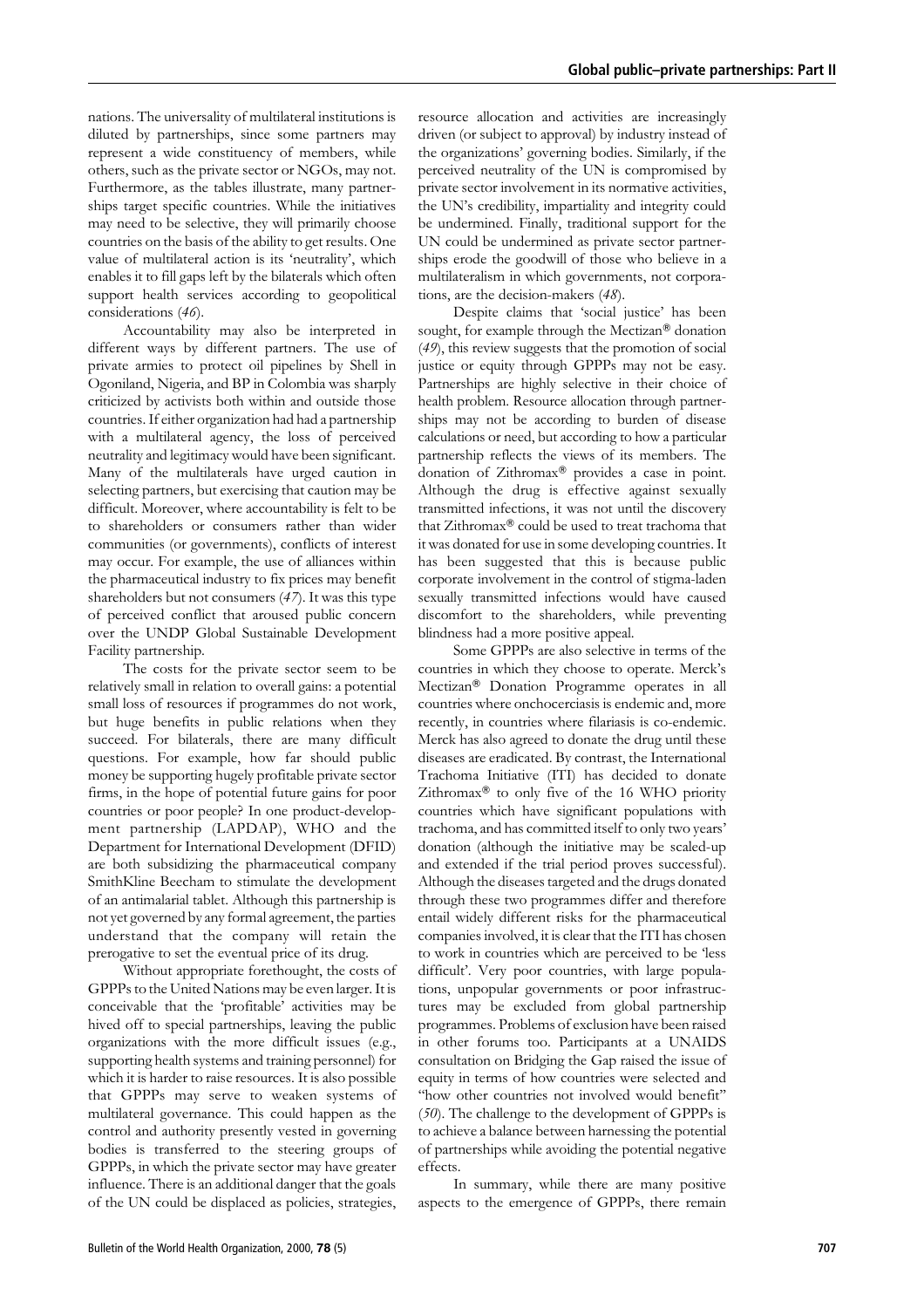many uncertainties and some cause for concern. Research is needed to learn more about what makes a partnership 'effective' and in particular, what organizational forms and management arrangements represent best practice for governance, accountability and representation, and what factors contribute to partnership effectiveness on the ground. Harnessing the potential and minimizing the risks of partnership relies on the systematic identification of the potential pitfalls associated with GPPPs and the use of these findings to develop appropriate guidelines, procedures and safeguards. Full advantage should be taken of the current climate of trust and goodwill between

public and private sectors, not only to foster new partnership but to ensure that partnership is truly in the interests of international public health.

## **Acknowledgements**

We would like to thank Sissel Brinchman, Joseph Cook, Tim Evans, Allan Foster, Karin Holm, Adetokunbo O. Lucas, David Mabey, Anne Mills, Michael Reich, Trudie Stubbs, Derek Yach, and staff of the Health Policy Unit, London School of Hygiene and Tropical Medicine, for sharing their views and documents with us.

### Résumé

#### Partenariats mondiaux public-privé : partie II – enjeux d'une gestion mondiale

Cet article concerne la deuxième partie d'une étude sur les partenariats mondiaux public-privé (PMPP) en faveur du développement sanitaire. La partie I a été publiée dans le numéro d'avril du Bulletin (Vol. 78, nº 4). L'émergence récente de partenariats mondiaux publicprivé est en train de remodeler rapidement le paysage sanitaire international. Si la plupart des organismes d'aide bilatérale et multilatérale s'efforcent actuellement de déterminer la conduite à tenir, on ne sait généralement pas grand chose de la façon dont fonctionnent les partenariats et jusqu'ici, on ne s'est quère préoccupé des implications multiples d'une tendance nouvelle. Les auteurs de l'article font une distinction entre les PMPP qui sont axés sur des produits, ceux qui sont axés sur le développement de produits et ceux qui concernent des problèmes/systèmes en citant des exemples de chacun de ces types de partenariats

dans le secteur de la santé. Ils exposent les avantages de ces initiatives, dont le moindre n'est pas la mobilisation de ressources considérables contre des problèmes de santé précis. Dans la dernière partie de l'article, les auteurs explorent les implications et les dilemmes posés par les partenariats public-privé en se demandant si des buts communs permettent de transcender des valeurs et des responsabilités contradictoires et si la gestion de ces partenariats ne risque pas de transformer et d'ébranler certaines caractéristiques des organisations multilatérales. Ils concluent que le climat de bonne volonté qui règne actuellement entre les secteurs public et privé doit être mis à profit pour favoriser la multiplication des partenariats mais aussi pour obtenir que ces derniers soient réellement dans l'intérêt de l'action internationale de santé publique.

#### **Resumen**

#### Fórmulas de asociación mundiales entre los sectores público y privado: Parte II – facetas de la gestión mundial

Esta es la segunda parte de un análisis de las fórmulas de asociación mundiales entre los sectores público y privado (FAMPP) para el desarrollo sanitario. La primera parte apareció en el número de abril del Boletín (vol. 78,  $N^{\circ}$  4). El reciente surgimiento de FAMPP está reconfigurando rápidamente el panorama internacional. Aunque la mayoría de los organismos multilaterales y bilaterales están luchando para hallar la manera de seguir adelante, apenas hay información de dominio público sobre el funcionamiento de fórmulas de asociación concretas, y hasta la fecha no se han analizado lo suficiente las numerosas repercusiones de esa tendencia. En este artículo se diferencian las FAMPP basadas en productos, las basadas en el desarrollo de productos y las basadas en problemas/sistemas, y se presentan varios ejemplos de cada uno de esos tipos en el sector sanitario. Se mencionan los beneficios conseguidos con esas iniciativas, uno de los cuales, y no el menor, son los abundantes recursos que manejan para abordar problemas de salud concretos. En la sección final del artículo se analizan las repercusiones de las FAMPP y los dilemas que plantean. Se examina si las metas compartidas permiten o no superar los conflictos de valores y mandatos y se analiza de qué manera la gestión de los arreglos de asociación puede transformar y minar algunas de las características de las organizaciones multilaterales. Se llega a la conclusión de que el actual clima de buena voluntad reinante entre los sectores público y privado brinda una oportunidad que no debe desperdiciarse, una oportunidad que puede aprovecharse no sólo para impulsar nuevas formulas de asociación, sino también para asegurar que esa colaboración redunde efectivamente en interés de la salud pública internacional.